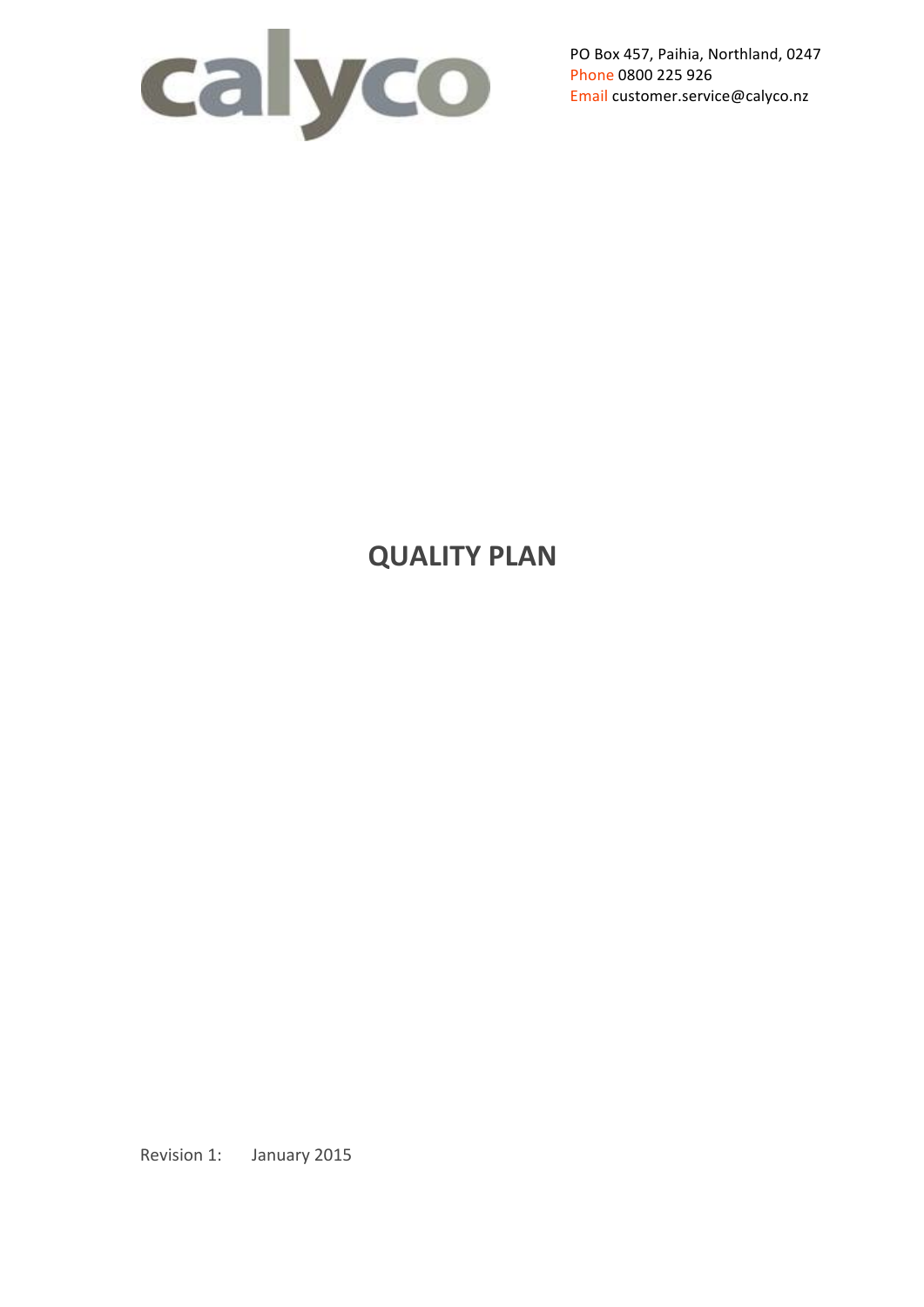#### **INDEX**

- **1. Introduction**
- **2. Quality Policy**
- **3. Quality Plan**
	- **3.1 Review and Approval**
	- **3.2 Revision**
- **4. Management Responsibilities**
- **5. Quality Plan Requirements**
	- **5.1 Contract Review**
	- **5.2 Standard Document Tracking**
	- **5.3 Process Control**
	- **5.4 Inspection and Testing**
	- **5.5 Control of Nonconforming Product**

**5.5.1 Corrective and Preventive Action** 

**5.6 Training**

**Enclosure: Quality Assurance Systems Policy Statement**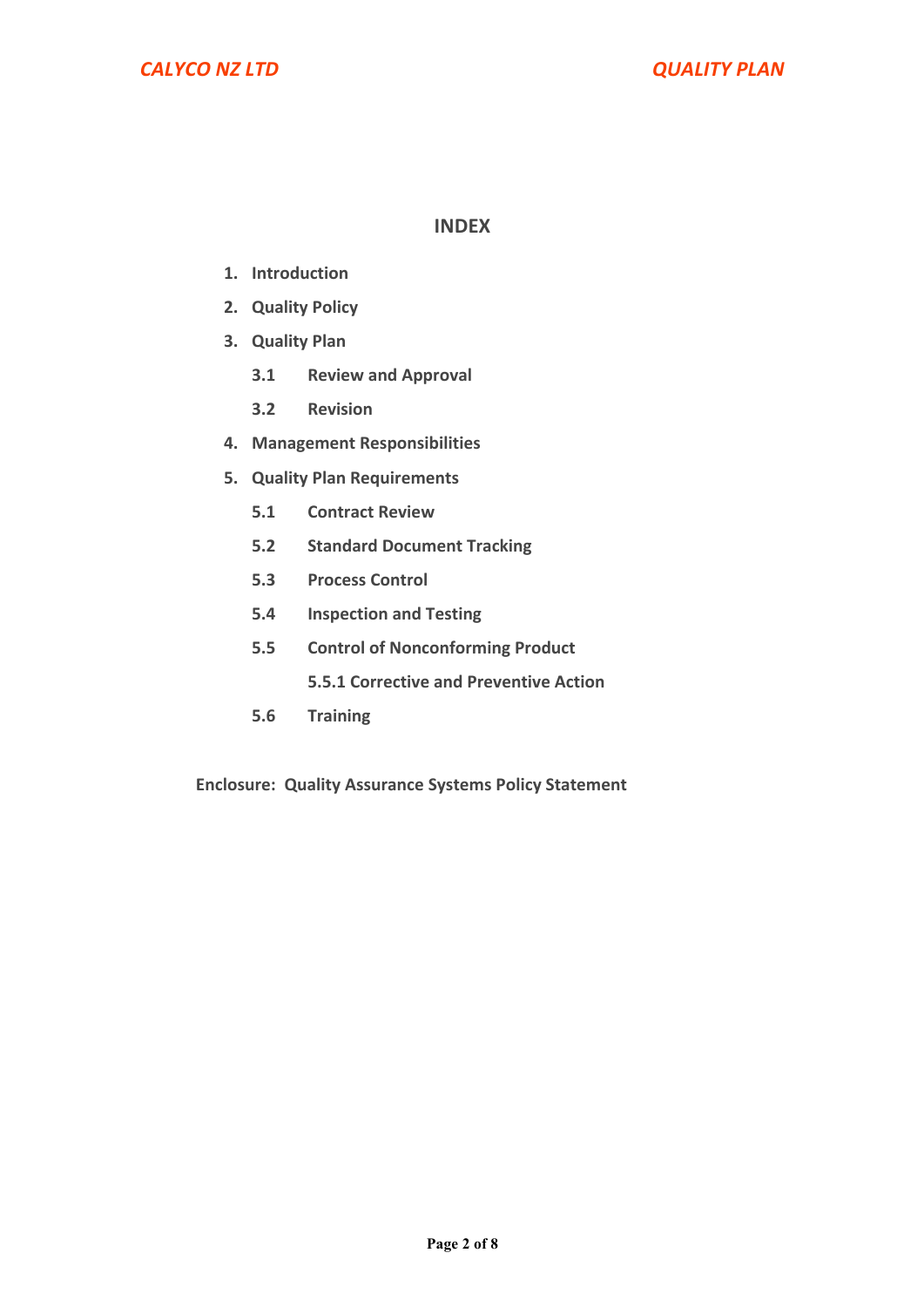#### **1. INTRODUCTION**

Calyco NZ Ltd use client quality procedures for all aspects of works where close interface and liaison is required. In addition to client requirements, Calyco NZ Ltd follows a set pattern of quality assurance cross audit checks to ensure a minimum number of non-conformances.

#### **2. QUALITY POLICY**

The Calyco NZ Ltd Quality Policy is established, reviewed and approved by the Directors and Management.

Calyco NZ Ltd shall:

- Retain and grow its customer base by delivering products that are cost effective, timely and of predictable quality.
- Be totally committed to continuous improvement of processes.
- Offer each of its staff the opportunity to accept responsibility for quality and continuous improvement.

#### **3. QUALITY PLAN**

This Plan defines and documents Calyco NZ Ltd quality activities.

#### **3.1. Review and Approval**

This Quality Plan has been reviewed and approved by the Directors.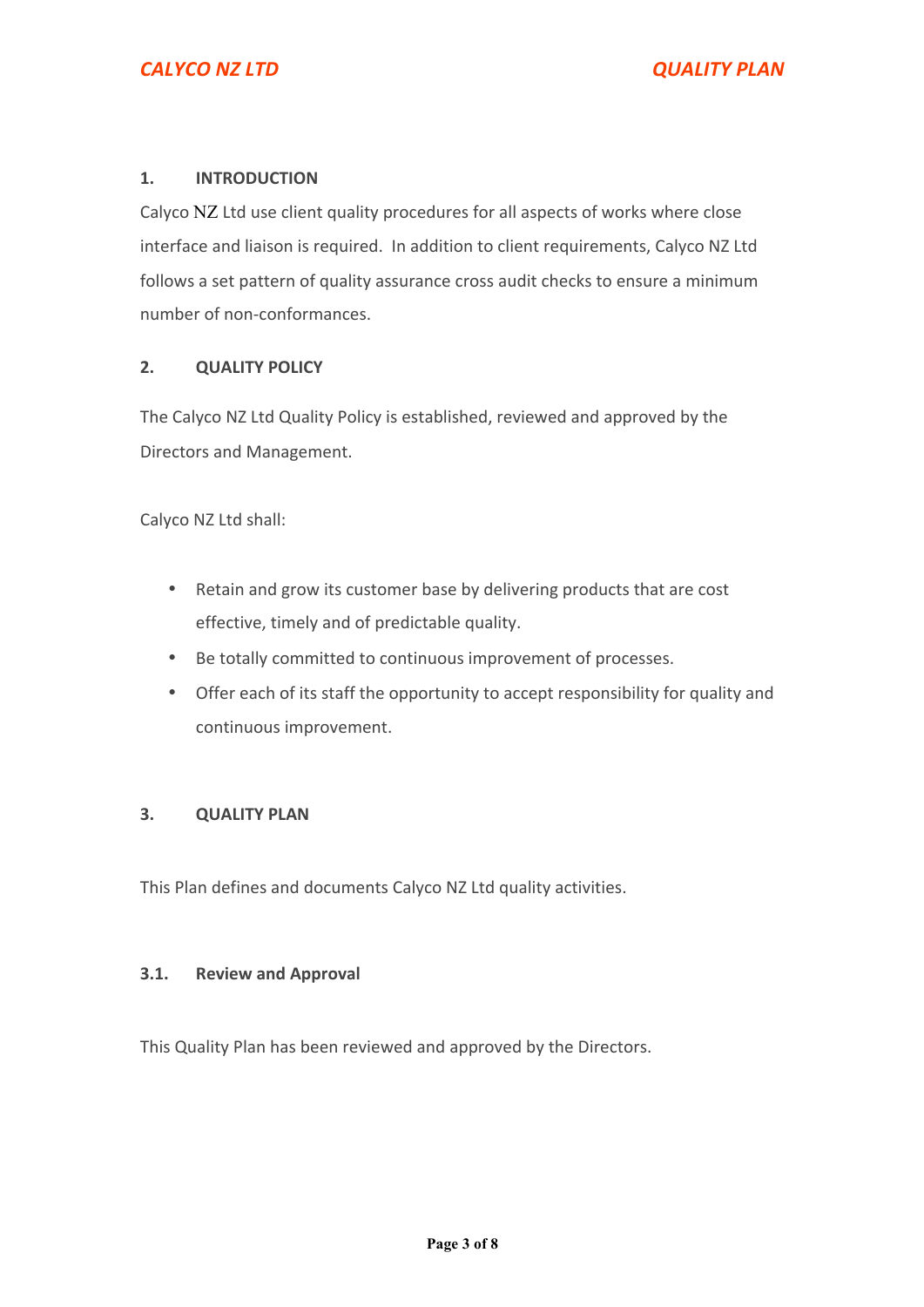#### **3.2. Revision**

Any changes to the plan will be reviewed for impact and adequacy.

#### **4. MANAGEMENT RESPONSIBILITIES**

The responsibilities of Calyco NZ Ltd management and staff are:

#### **Operations Manager**

The Operations Manager is the key Calyco NZ Ltd person responsible for managing manufacturing. Responsibilities include:

- a) Ensuring that the activities required by the specified quality system or contract are planned, implemented and controlled and their progress monitored.
- b) Communicating requirements peculiar to the specific product, project or contract to all affected staff, functions (such as Design, Installation, Materials, etc), subcontractors and the customer, and resolving problems that arise at the interfaces between such groups.
- c) Reviewing the results of project/job audits conducted;
- d) Authorising requests for exemption from quality system elements;
- e) Controlling corrective actions
- f) Managing the technical interface and the manufacturing schedule.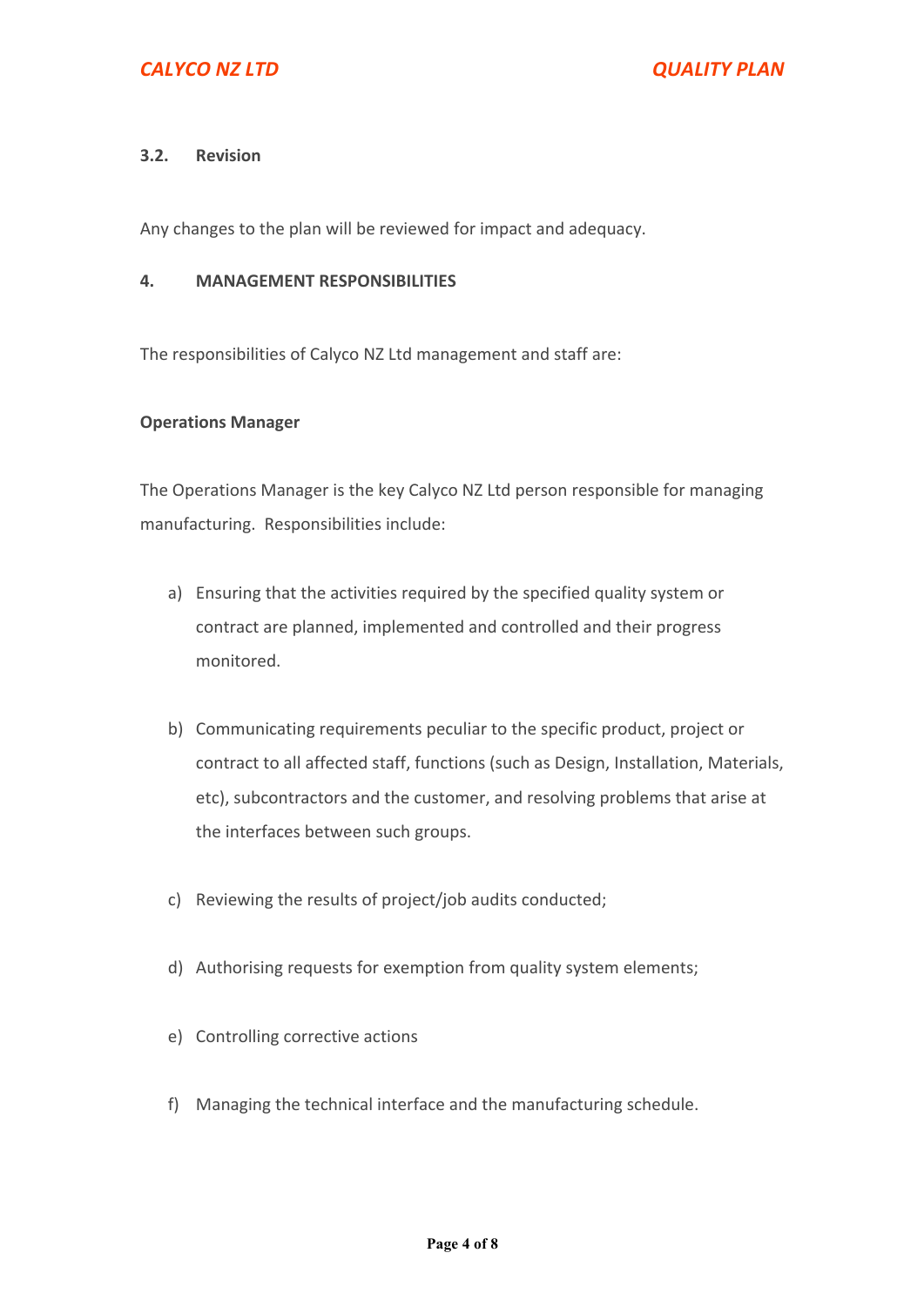# *CALYCO NZ LTD QUALITY PLAN*

- g) Ensuring that each project/job is completed and delivered in a timely manner and to the customer's satisfaction.
- h) Organising all prerequisite resources for the project/job.
- i) Approving this Quality Plan.

Although the Ops Manager is accountable for delivering the project/job, aspects according to functional responsibility may be delegated to the following Calyco NZ Ltd personnel, with the Operations Manager being ultimately responsible.

#### **Team Leader**

The Team Leader is responsible for the day-to-day management of aspects of manufacturing.

# **Site Controller (SC)**

The SC is responsible for the on-site installation aspects of the project. This will include supervision of staff, adherence to specifications and standards and the quality of the installation work.

The SC is the nominated Quality Representative on site responsible for implementing the relevant Inspection and Test Plans.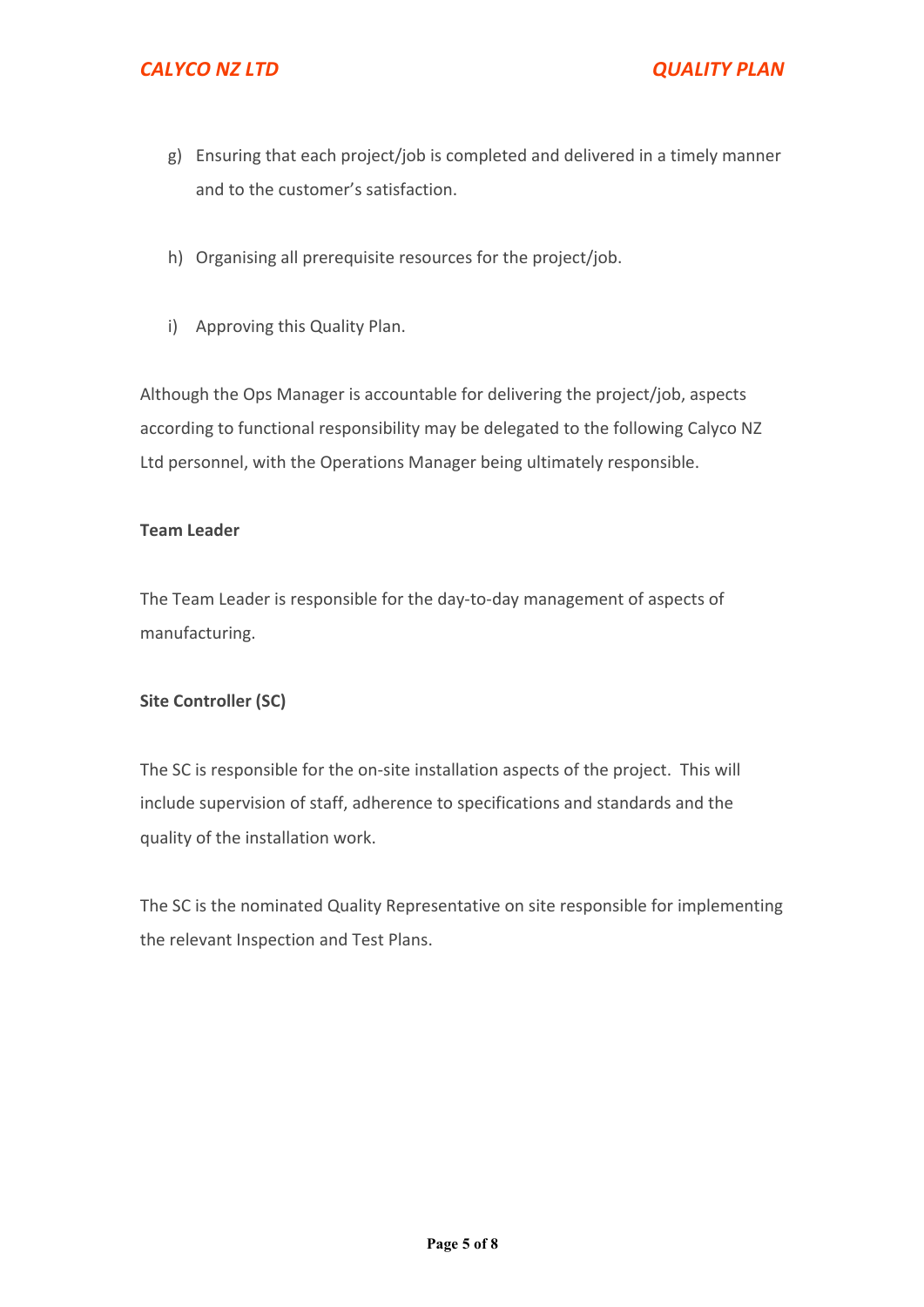# **CALYCO NZ LTD** *CALYCO NZ LTD*

#### **5. QUALITY PLAN REQUIREMENTS**

#### **5.1. Contract Review**

Contract review is ongoing throughout the project lifecycle. During the Implementation, the Operations Manager, involving relevant personnel such as Project Officers and Section Supervisors, manages Contract Review at the project level. The focus is on deliverables, project delivery performance, and any matters affecting project delivery.

Project Implementation Reviews will be conducted with the client during the lifecycle of the project to discuss progress against agreed objectives, resolve issues and agree plans & processes.

Scheduled meetings with the client will be conducted to discuss the delivery of work against the Contract. Records of these meetings are documented and maintained by the Operations Manager.

The Operations Manager or Managing Director shall negotiate variations.

# **5.2. Standard Document Tracking**

All documents are tracked into and out of Calyco NZ Ltd control. This is achieved through the use of a system of document transmittals. The application of this system is as follows:

• Client or Calyco NZ Ltd issue document. Document has a reference number. This client reference number is used as a prefix for the Calyco NZ Ltd number. The Calyco NZ Ltd chronological reference number is the date of issue backwards, with a suffix indicating which transmittal it is for the day: i.e. on 20<sup>th</sup> April 2008, the first issue number is 80420/1 with 80420/2 being the second.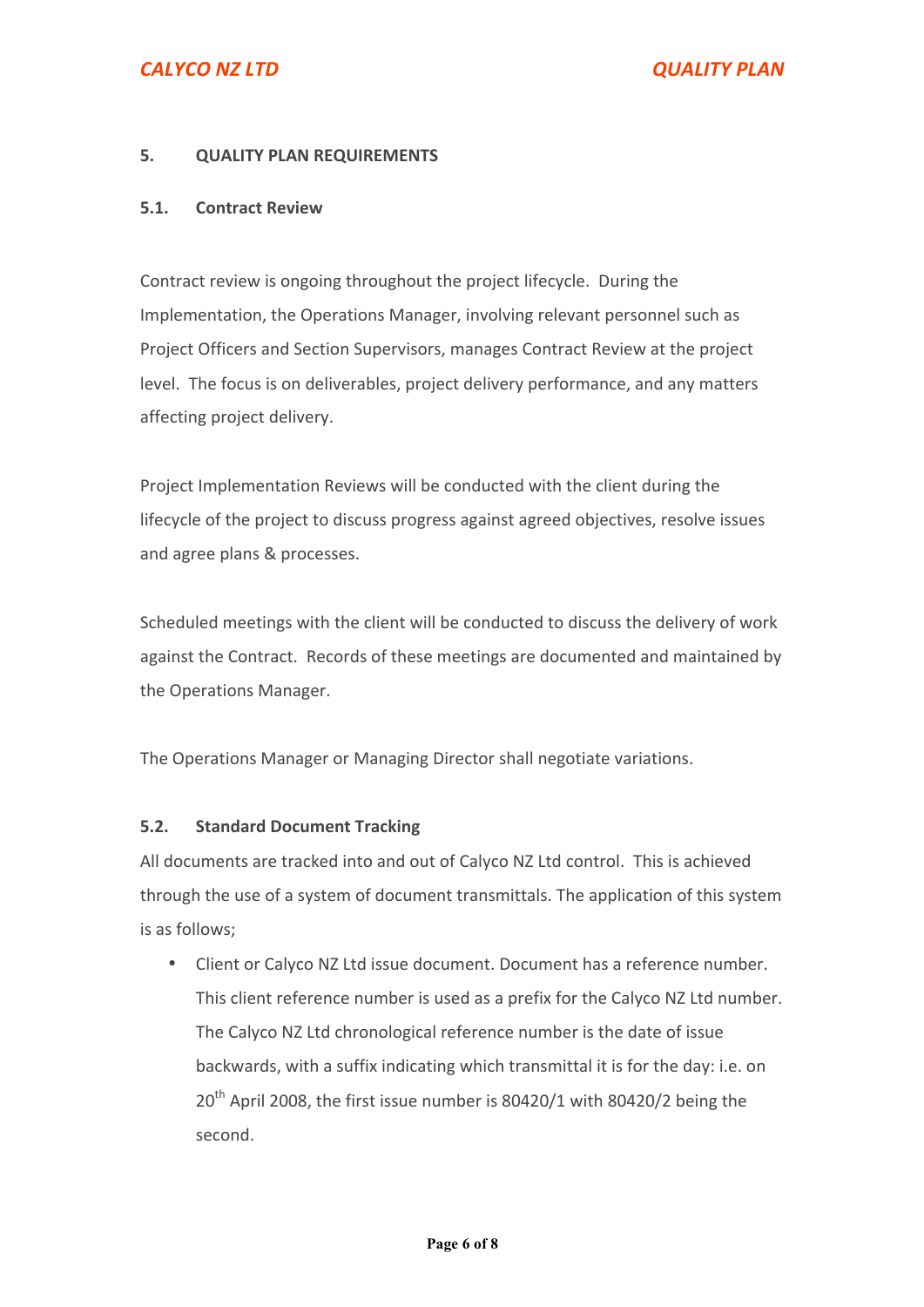• All Calyco NZ Ltd issued documents are stored on the originating computer with a hard copy maintained in chronological order file.

#### **5.3. Process Control**

Process control must ensure that all work performed is of a high standard of quality and accuracy. The control of the various Calyco NZ Ltd processes undertaken in the project/job are defined in:

- The Contract
- Other processes as defined and agreed with the client
- Calyco NZ Ltd Plans, Process Documentation and Procedures
- Vendor and/or Supplier documented requirements

To ensure that processes are carried out under controlled conditions and that specified requirements are met. The following aspects of project/job control are addressed:

- The process steps
- Methods to be used to monitor and control processes and product characteristics
- Acceptability criteria for workmanship
- Use of qualified processes, associated equipment and personnel
- Tools, techniques and methods to be used to achieve specified requirements
- How the product will be installed and which characteristics have to be verified at that time.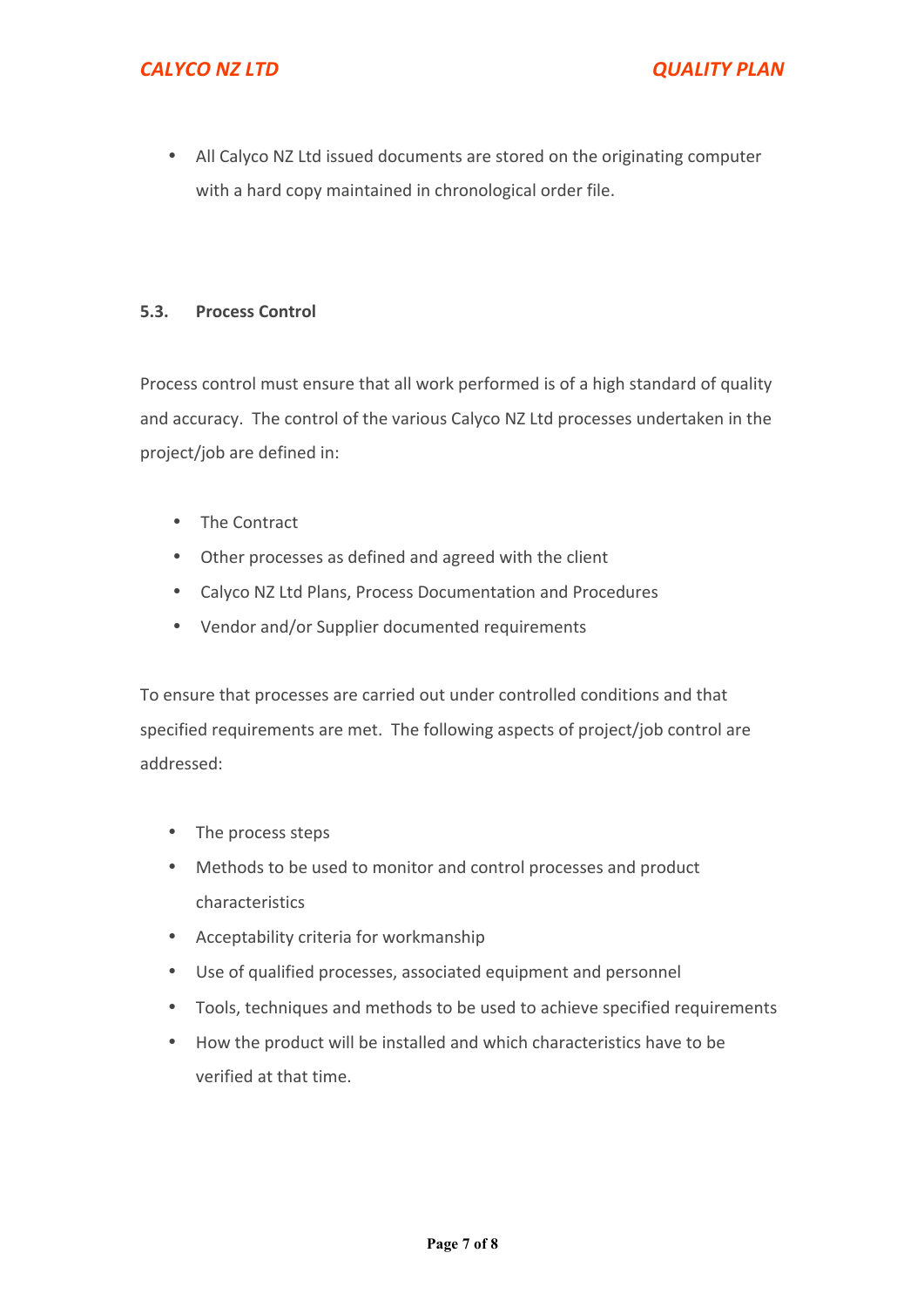# **5.4. Inspection & Testing**

Inspection and testing will be carried out in accordance with the Contract and test requirements. Work not specifically covered by Contract requirements will be inspected according to ASNZ specifications and Calyco NZ Ltd Work Instructions.

Calyco NZ Ltd will comply with the inspections or tests required by regulatory authorities.

#### **5.5. Control of Nonconforming Product**

Where nonconforming product is identified on the project/job, a non-conformance report (NCR) is raised by the person identifying the non-conformance. This is forwarded to the Operations Manager who logs and manages the NCR. The need for an NCR may be identified by anyone connected with the project including Calyco NZ Ltd staff, Client staff, etc.

The Operations Manager will determine the action required to replace, rework, repair, etc. together with any conditions.

Where the Operations Manager determines that there are significant reasons to request a concession for equipment that does not meet specified requirements, the Operations Manager will request the concession from the Client Contract Manager detailing the concession required, the reasons for the request or the replacement strategy.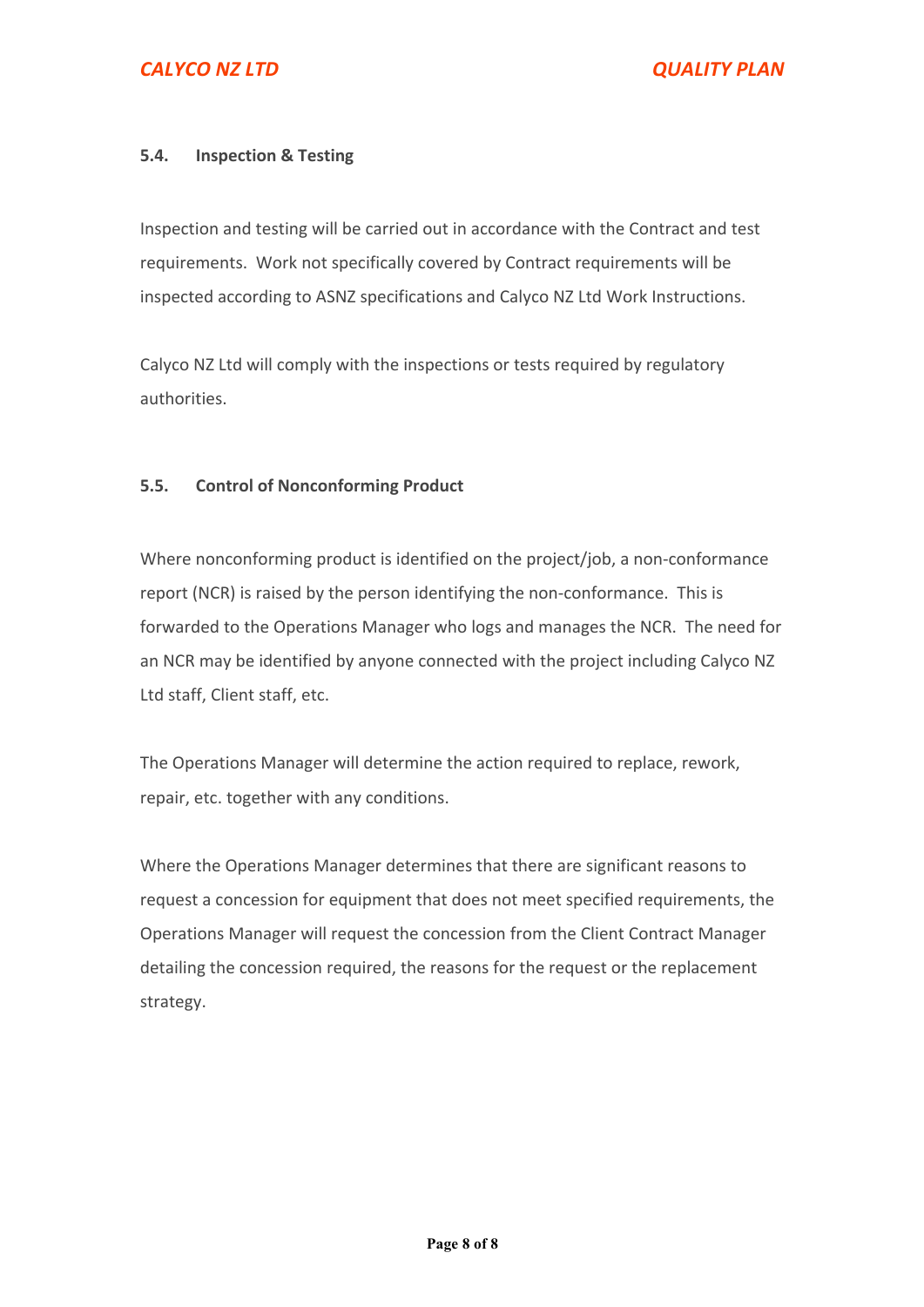# *CALYCO NZ LTD QUALITY PLAN*

#### **5.5.1. Corrective & Preventive Action**

Calyco NZ Ltd has established and maintains a process for both corrective action and preventive action to eliminate the potential for non-conformances. Project/job nonconformances are managed by the Operations Manager/Team Leader using the NCR process.

The Operations Manager ensures that non-conformances are reviewed and analysed to manager the risk of further non-conformance. The Operations Manager will ensure that corrective actions are carried out to rectify the problem.

#### **5.6. Training**

New and existing Calyco NZ Ltd staff are appropriately developed and trained to perform their duties, including both existing and new or revised operating methods, in an effective and efficient manner. Staff undertaking work on a project will be skilled to perform the duties required of them. Training records are maintained.